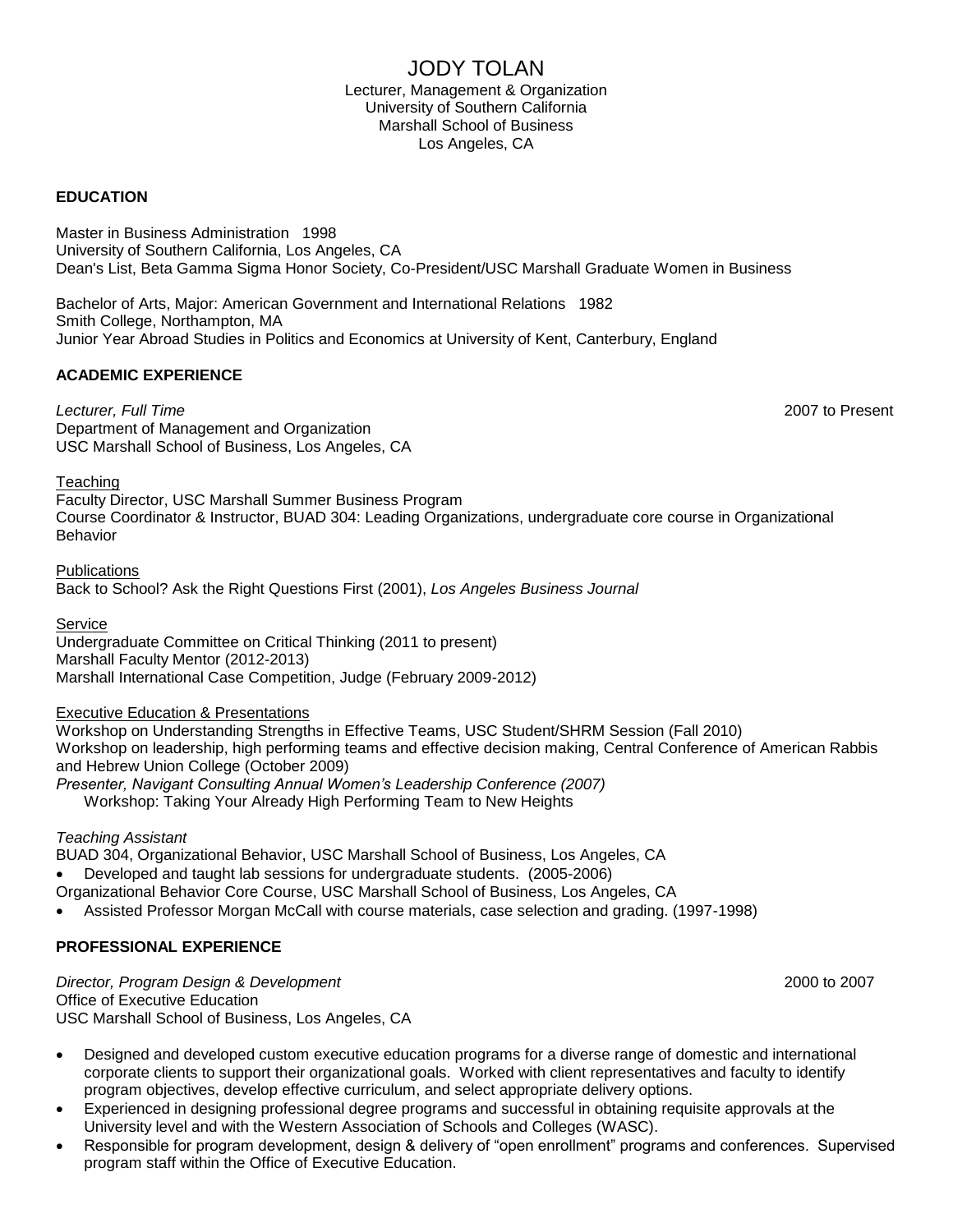- Designed GSBA 520: Business Fundamentals for Non-Business Majors with Marshall faculty which was approved by USC Curriculum Committee to meet degree requirements for USC Annenberg School of Communications.
- Selected as Team Leader to develop curriculum and deliver professional masters degree program, the Master of Medical Management working with faculty from the Marshall School, Keck School of Medicine and School of Policy Planning and Development, staff and USC administrative services.
- Managed the re-launch of the Management Development Program, an open enrollment program for mid-level managers and entrepreneurs. Responsible for program development, marketing and delivery of the program.
- Served as Team Leader in contractual dispute with provider of online course materials, which led to the successful settlement giving USC the sole rights to use the materials when the vendor entered bankrupt proceedings.
- Managed the successful turnaround of a distance-learning certificate program delivered in Japan, which improved program curriculum, technology delivery and overall student satisfaction.

#### *Principal* 1998 to 2000

J. Tolan Consulting, Pasadena, CA Strategic planning and business plan development for small-sized companies. Internal and external corporate communications development. *Marketing Associate* Summer 1997

B. Castle Smith & Company, Pasadena, CA Developed and executed marketing strategies for health care consulting firm.

# *Pacific West Regional Chair, National Alumnae Admissions Committee* 1992 to 1995

Smith College, Northampton, MA

- Served on national board which managed an international network of alumnae responsible for the identification and recruitment of students for Smith College.
- Analyzed student demographics and developed marketing strategies increasing the number of applicants and students choosing Smith from 5 Pacific Western states.
- Identified issues affecting volunteer recruitment and retention; developed and designed brochure to address these issues. Distributed brochure to local clubs and through registration materials at reunion weekends. Number of volunteers increased an average of 20% nationwide.

### *Manager, Finance and Administration* 1989 to 1990

Clark & Weinstock, New York, NY

- Managed finance and operations and provided client services for communications consulting firm; developed and managed budget of over \$1 million.
- Designed and wrote corporate communications plan for emerging cable network.

### *Research Director* 1987 to 1989

Sawyer/Miller Group, New York, NY

- Promoted through a variety of positions with this international corporate and political consulting firm.
- Managed and conducted analytical research on companies, industries and issues for clients and associates. Served on Senior Management Marketing Committee.
- Teamed on engagements which successfully developed and implemented corporate communications programs for clients including Fortune 500 companies.
- Developed marketing materials and managed public relations efforts for firm.

#### *Assistant Director* 1985 to 1987

Democratic Leadership Council, Washington, DC

- Coordinated national issues forums, press conferences and other media events, fundraisers and special activities for membership of nationally prominent Democratic leaders.
- Managed staff of 6 and annual budget which grew from \$300,000 to \$750,000.

### Other Relevant Experience:

### *Staff Assistant*

Office of Senator Paul Tsongas, Washington, DC

Coordinated community service legislation serving philanthropic and constituent interests.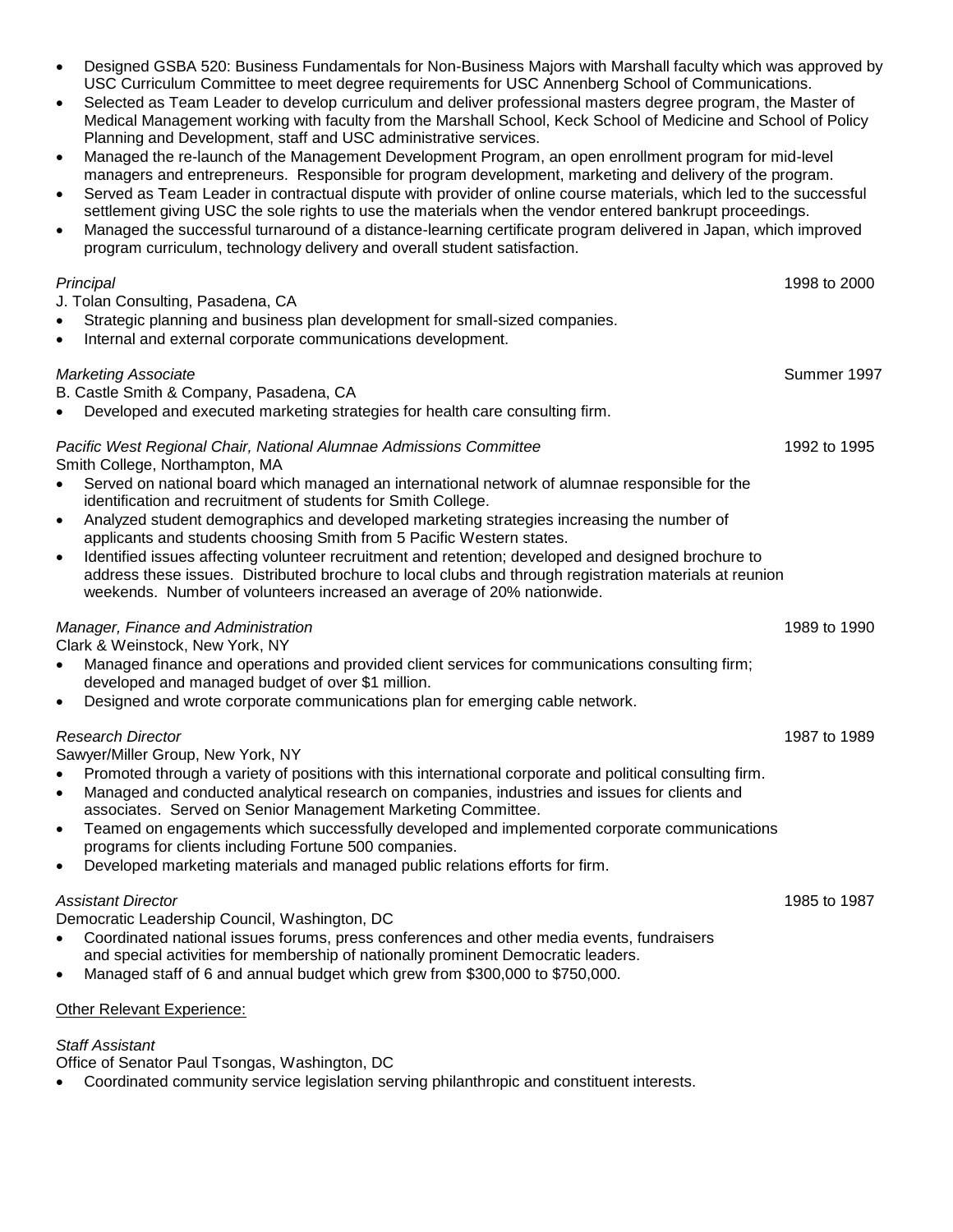#### **PROFESSIONAL ASSOCIATIONS**

- Member, Academy of Management
- Member, Society for Human Resources Management
- Member, American Society for Training & Development
- Member, Public Relations Society of America
- Member, USC Distance Learning Networking Group and USC Distance Learning Pedagogy Group, which explores best practices and current research in the fields of distance learning technology and educational effectiveness.
- Tournament of Roses, Active Member

#### **BUSINESS ACCOMPLISHMENTS**

- Designed and delivered a one-day workshop on leadership, high performing teams and decision making for Rabbis with senior management responsibilities sponsored by Hebrew Union College and the Central Conference of American Rabbis.
- Designed and delivered an interactive half-day workshop *Taking Your High Performing Team to New Heights* at the Navigant Consulting Women's Conference.
- Designed and developed integrated two-week management development program for middle managers at Thailand Government Savings Bank to build a more responsive, flexible and competitive organization. Program highly-rated and credited with building a defined and expanded entrepreneurial skill-set for the Bank's managers.
- Designed and developed Excellence in Leadership Program for a leading banking institution to enhance strategic thinking and planning skills among the senior executive team. Identified program modules, selected faculty and managed client expectations over the multi-year program.
- Designed, developed and facilitated four-week Leadership & Management for Dental Professionals, a comprehensive, business certificate program designed specifically for oral health care providers to develop critical leadership and business management skills in order to better manage their practices, take their business enterprise to the next level or assume senior management positions in health care organizations.
- Managed the successful turnaround of a distance-learning certificate program in business administration delivered in Japan, which improved program curriculum, technology delivery and overall student satisfaction.
- Managed the proposal development process and WASC approval of the USC Marshall School Global Executive Masters of Business Administration to be delivered in Shanghai, China at the request of the Vice Dean of Graduate Programs.
- Managed the development and WASC approval "with commendation" of a distance-learning Master of Management degree program. Served as Team Leader, wrote the proposal and coordinated with Marshall School Deans and program faculty, and the USC Associate Provost to meet both WASC requirements as well as USC and Marshall School strategic directives.
- Researched geographic markets to identify those with potential for generating increased media coverage of national issues forums, press conferences and other media events. Subsequently, developed programs and managed logistics with all participants and their staffs including targeting press coverage. Raised funds equal to 1/2 of the annual budget and increased national profile of organization.
- Cultivated a solid working relationship with client and established a system for capturing all expenses relating to production of each advertisement produced for political campaign. Monitored activities of both the production/creative staff and the project accountant. Successfully collected \$4 Million on all invoices the first week in November, an unprecedented achievement for this industry.
- Established a formal process to manage new business development. Scheduled regular marketing meetings, researched firms to target and developed a list of companies for communications/strategy work. Monitored activities and maintained progress and status reports. Expanded client base by 6 new clients in the first six months of efforts, well on the way to the annual goal of 10 new clients.